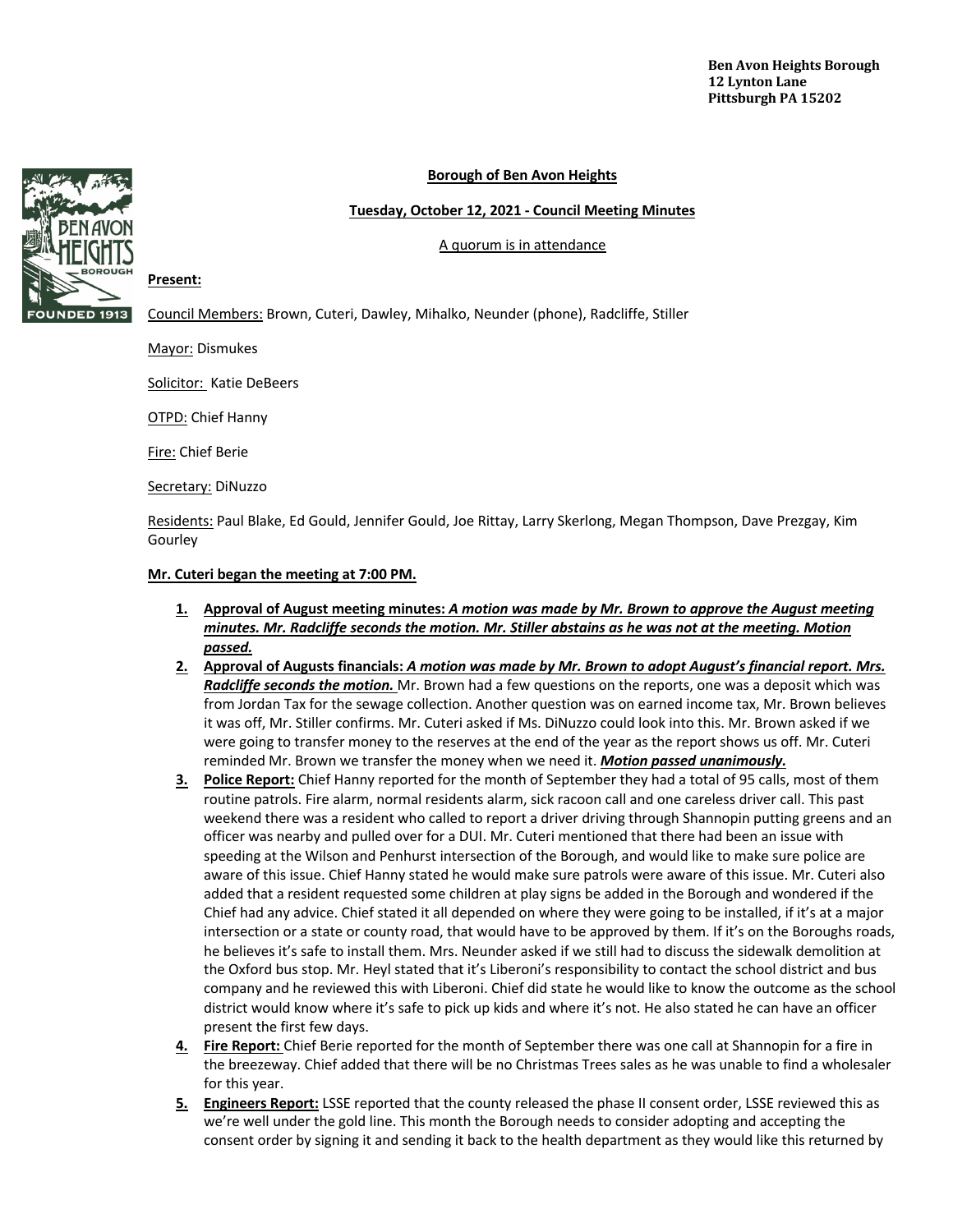the 31<sup>st</sup>. once this is signed, the Borough has 6 months to review all the finds they have and decide if we want anything to be changed. LSSE believes because we are well below the gold line, at most, the Borough may need to adopt one more ordinance but that should be it. The CCTV cleaning and work was completed. There were very little defects in the system reviewed. There's one section of pipe where two sections of the man hole need to be raised and two small spot repairs. Mr. Cuteri asked what the timeline for repair on this is. Mr. Heyl responded that it needs to be fixed in the next 7 years.

LSSE stated that after numerous phone calls and emails, and physically letters that they finally received communication back from the contractor on a schedule. They were waiting on a delivery of the cast hoods that need to be cut into the concrete for each house storm lateral. Those must be installed before they can pave. The concrete guy will be back to cut those, demolish the sidewalk on Oxford and then mil and pave. Mr. Cuteri asked about the landscape work. LSSE responded that the restoration work, all happens once the paving is done. LSSE advises the Borough hold money from them over the winter as they will have to come back in the spring and finish the landscaping. Mr. Cuteri asked if all items were to be completed on the punch list this year other than planting, Mr. Heyl confirmed. Mr. Brown raised concerns on the fact that our previous meeting LSSE reported that they received a schedule, but clearly this did not happen as we are again waiting for a schedule. Mr. Heyl responded that they did receive a schedule on September  $14<sup>th</sup>$  which they stated they would start work October  $5<sup>th</sup>$ . They did not show up and that's when LSSE started calling, emailing and sending letters to see why the work was not being completed. Liberoni finally responded today that they have been waiting on the hoods. Mr. Brown questioned why is there such a communication breakdown on this particular issue, because I know the residents have a problem, I know that we have a problem too; we've been talking about it every single month, right? And it just seems like is this contractor incapable of doing the job? And I ask that in all sincerity because it seems like a complete disaster. Mr. Heyl responded the primary issue is materials. They could not get the hoods. Why they didn't inform us? That I can't answer. We asked multiple times, we made multiple phones calls, emails, multiple letters. That's all we can do is ask. Notify the contractor, hey – this needs to be done, why isn't this done? Get it done. Mr. Dawley asked did we know that they were missing a hood or is that assumed, I just don't understand, that's the first time I've heard the hood part. Mr. Heyl responded that today was the first day we heard about it. The contractor did not notify us that they were waiting on those. Mr. Dawley asked how can we get better communication moving forward?

Mr. Heyl responded that he did not have an answer for you. This is just about every paving contractor out there right now is behind. Every municipality is on all of them to get work done. This specific contactor is working 7 municipalities that we engineer for and they're not done on any of them. All the other paving companies are in the same boat. We have paving contacts that should have been done months ago and they're still not done. With speaking with some of them, covid has been an issue. They are running with a crew of 2 because there are a lot of people that never came back to work this year. Mr. Dawley responded and that's all fine, just let us know. Mr. Heyl agreed. He stated that's what was getting frustrating, because they were not responded to any forms of communication. I personally left numerous voicemails and emails on top of two other workers. Mr. Dawley stated so at this point we don't really have a schedule then. Mr. Heyl responded, they told us they would have a schedule in tomorrow.

Mr. Stiller asked if this had an adverse effect with the pavers because it's a sperate contact. Mr. Heyl responded Liberoni does the paving. Mr. Dismukes asked if they were doing the paving in Ben Avon. Mr. Heyl responded no. Mr. Dawley stated I have one more question about the schedule. So, the paving may take a while. Mr. Heyl responded the paving is going to be quick. Mr. Dawley responded I mean to line up the paver. Is it possible if they could backfill the trenches so it's not these big ditches on the backside of the curbs? Mr. Heyl responded they were supposed to be doing that, that's one of the things that we dinged them on is that, because why isn't this done. Mr. Dawley asked, have they done that? Mr. Heyl responded no they haven't. Mr. Dawley asked, well when can they do that? Mr. Heyl responded we don't have an answer as to why they haven't done that yet. Mr. Heyl responded, I know what they want to do, they have a process of what they want to do. This is how they do it all the time. You do all your paving, and then you backfill. Mr. Cuteri added, keep in mind, he's been calling, they're not responding – that's been the issue. Mr. Dawley responded; well, I get that. Mr. Cuteri continued, so they don't know why they're not doing it, because they won't call us back or they won't take phone calls. Hopefully we'll get some progress here. Mr. Dawley continued, if it's going to take a while, so everybody wants to get paved by the winter. So, there's going to be a backup on asphalt, just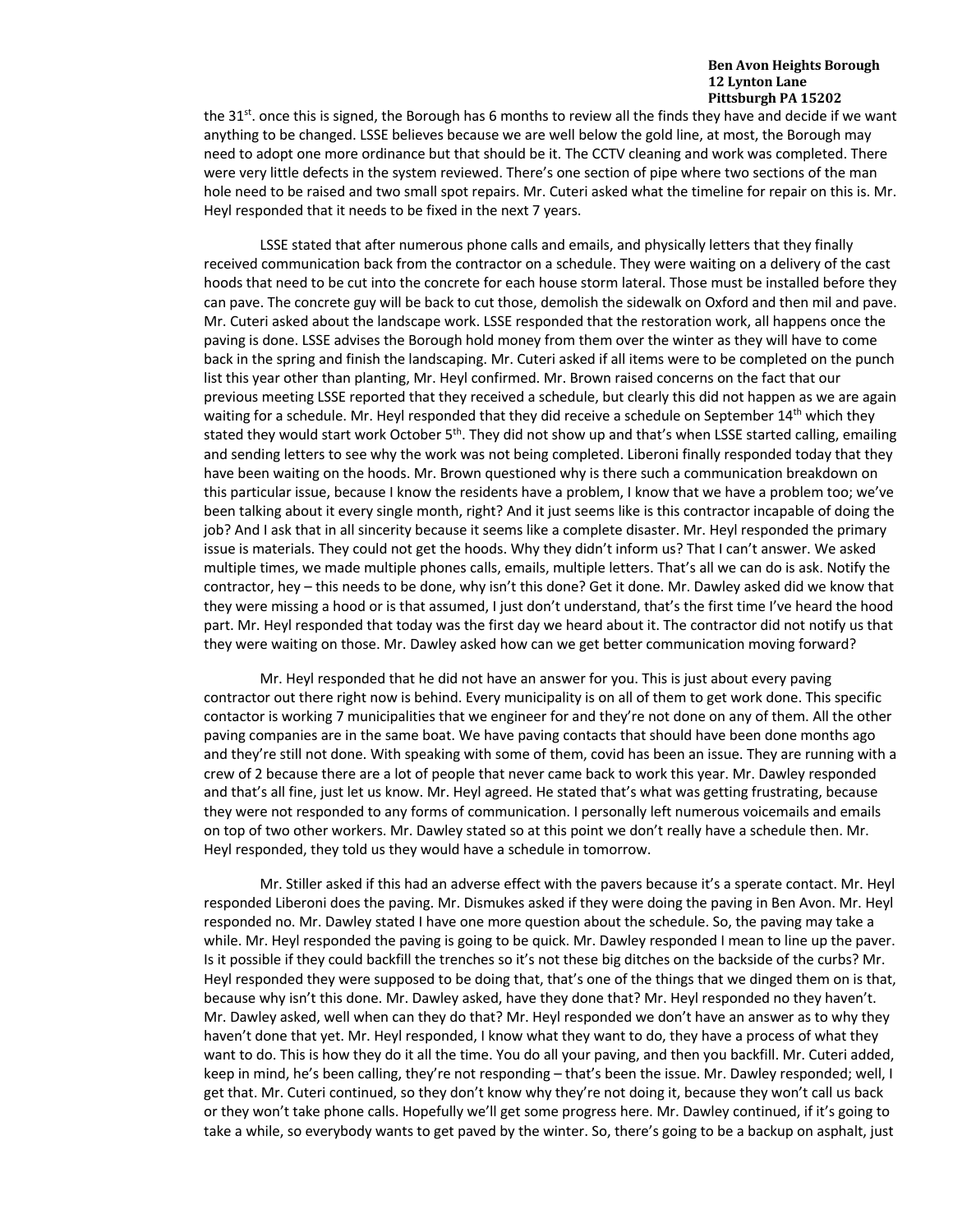guessing. What's your bet? So, if we wait to asphalt before we backfill the trenches, on the backside of the curbs, that's, it would be nice to see a little activity. Mr. Heyl responded; I agree. Mr. Dawley continued, show

us some love by doing that. Mr. Heyl responded; I agree one hundred percent. Mr. Cuteri added, he can't control them. You understand, he can't control them. The contractors not responding. Mr. Dawley replied, we'll they're responding now. Mr. Cuteri responded, well yeah. And we're trying to get things done. Mr. Dawley continued and they're going to give us their version of a schedule. My question is, why can't we prioritize some things that are safety hazards?

Mr. Heyl responded that the contractor is responsible for means and methods and we cannot tell them how to do their job. Mr. Cuteri announced that he was opening up the floor for the public who may have questions on the road work. If you would like to speak, please raise your hand, state your name and address, and proceed with your question or comment.

Paul Blake 17 Stratford Road asked if a letter was going to be sent out to the residents on October 10 or October 11 which was yesterday? Is that what I understood during this conversation? Mr. Cuteri responded, no there has been no letter sent out to the residents, we've received letters from our engineering consultant that have been sent to the contractor, if we get the schedule, we will communicate that information to the residents as soon as we get a schedule. We'll do an email blast. Mr. Blake continued, okay so apparently one of the hold ups are the cutouts for these iron hoods for the drains to go into the streets? Mr. Cuteri responded its' the iron hoods that were delayed.. Mr. Blake continued and that's the materials that were delinquent? Mr. Cuteri responded, that's what they're telling us. Mr. Blake continued, and you're going to receive a contractor's schedule, tomorrow the 13<sup>th</sup>? Mr. Heyl responded, that's what they told us today. Mr. Blake responded, thank you.

Ed Gould at 13 Stratford Road stated we all know the frustration as it didn't go according to plan, but I think, I have a couple questions; number 1, are there regular project meetings? Mr. Heyl responded, not on a daily project, no. Mr. Gould responded, well this is more than a daily project. Mr. Heyl responded; this is a paving project. Mr. Gould responded, curbs? Mr. Heyl replied this is a paving project. Mr. Gould stated interesting. Okay so, how do you get minutes? Mr. Heyl questioned, minutes? Mr. Gould replied, yeah. Mr. Heyl replied, for what? Mr. Gould stated well the council just said their having trouble keeping up with things by not being informed. So how are they being informed? I mean typically it's minutes from meetings or minutes from phone calls. My Heyl responded that's not typical for a paving program, typically a paving project is a 2-week project. This council has been updated on what has been getting done. Contractor hasn't been there, so we haven't had anyone there, and we haven't been able to get any answers from them on what they wanted, or why they weren't working. So, until we got that answer, there was nothing to report. Mr. Gould responded; can we agree that this is not a typical project? Mr. Heyl replied, no this is a typical project, it's an atypical way of completing it. Mr. Gould responded, okay so I know that they have a preferred order on the way they want to do things, you have at least 4 probably 5 residents that have exposed roots from plantings that the first frost you're going to lose them. And then there's going to be additional costs to have to replace those.

They're completely in violation of their contract. So, why not go to Walt's landscaping or somebody we have a relationship with and have them do landscaping while we're waiting for these hoods? It goes with Joe's comment about seeing progress, Larry's letter about safety hazards, we can get rid of all those safety hazards by doing that. Mr. Cuteri responded if you do that you remove the liability from the contractor to make sure it's done right. So, then we have to take on that liability and we pay the contractor to do that. I understand the frustration, we're like the backstop, if it doesn't work, that's why we're going to be holding money from them. If they don't repair like over the hill a few years ago, we had a landscaper come in and do the work. But we can't just arbitrarily do that, and not violate the wording in the contract. Mr. Gould then asked, is it possible then for an individual resident, have that work done and get it approved ahead of time and that way the resident will take responsibility and liability for the work done on their curb. Mr. Cuteri responded that's a legal question, counselor? Ms. DeBeers responded I guess I struggle to understand why you would want to take on that liability when the Borough has already entered into a contract for. Mr. Gould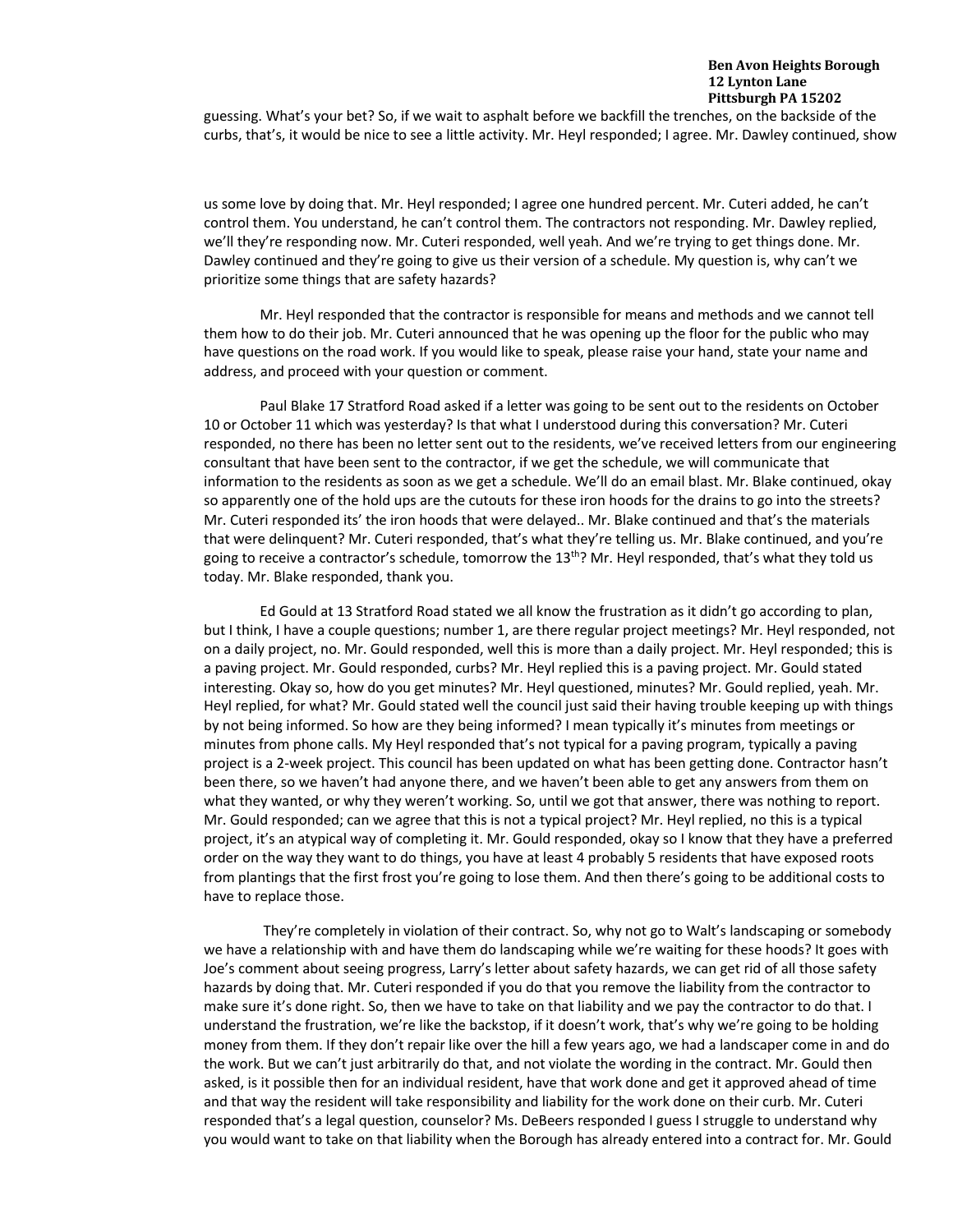interrupted explain to me what the liability would be if I have a gully in the front of my yard right now, okay? Just put some rock, 10 inches down, and all I want to do is put dirt in it so then it's a safe area, where is the liability? Ms. DeBeers responded you risk that now the contractor doesn't feel they have to complete that part of the job on your property. Mr. Gould responded, that's okay with me. Because I will have completed it to my own satisfaction and I guarantee you it will be of satisfaction of the council. Ms. DeBeers responded I think that's a choice you have to make as a homeowner. The Borough can't control you. Mr. Gould responded so there's going to be an expense, will the Borough reimburse for the cost of the dirt? Mr. Cuteri responded, that's another issue.

Mr. Gould responded that's what I'm asking. Mr. Cuteri responded well no, you asked if you were allowed to do it and we said yes, we didn't say we would pay for it, we already have a contract to have it done. So, I can't answer that right now. That's something we would have to decide as a council to make that, and I'm not saying we wouldn't do it, I'm just saying I can't answer that. Mr. Gould replied, well here's the challenge, right? We're at October 12<sup>th</sup>. When's the first predicted frost? Probably before the next meeting. Mr. Cuteri responded, probably. Mr. Gould continued, and you know so, I think a decision like that would need to be made tonight. Mr. Cuteri replied, do you have an estimated cost for that work? For us to approve the number? We can't just say go spend whatever you want, we have a shared responsibility to the tax payers. Mr. Heyl added since this was a bid contract, any work that's done that's associated with this project has to be a bid project. So, at a minimum you would have to request 3 bids from 3 contractors to do the work. Mr. Brown responded; he's just doing it himself. Mr. Heyl responded it doesn't matter, it's what the law reads. Mr. Brown responded that's if we do the work, not if he does the work. Mr. Heyl responded, if he does the work and he pays for it – I did the same thing to my yard. Mr. Cuteri added he's saying there are rules you have to follow. Because it's public funds. It would depend on the amount, because of the certain amount other things kick in, so, but if everyone's doing it, you can't split up the work in the contract like that either. His individual yard might not go beyond the thresh hold of 10 grand, but if it did then you need, a public bid? Mr. Heyl responded 10 grand is basically a phone quote, 10 grand to 21 is 3 letter quotes anything over 21 is a full public bid.

Mr. Cuteri responded, but we can't allow every home owner to do that and then just say they're under a certain amount, right? Mr. Heyl responded right. Mr. Cuteri: so this is the dilemma we deal with. Mr. Gould responded okay so we can't do that, because of whatever. Now my hedge dies, who's responsible for replacing that if that happens. Mr. Cuteri responded if they die because they've left it open for so long, they will pay for it. We'll have to hold them responsible for it like we did the last time. We withheld money and we paid someone else if they didn't do it right. Mr. Gould responded; do we have some paving across the way to we have examples where this occurred with this contractor where they didn't do it right. Mr. Cuteri responded I don't know if it was this contractor, Liberoni has done a lot of our work. Mr. Heyl responded the last one they did they fixed sidewalks. Mr. Gould responded I'm talking about landscaping. Mr. Heyl replied and landscaping along Biddeford.

Mr. Dawley added well to that point, council why don't we put them on notice, and that might help them change their schedule around. They're going to be on notice that when this stuff dies, and they have to replant it up and down the streets, I'd like to get a letter to them from council, put them on notice under the contract, that there's a claim and then they have to respond. Mr. Cuteri replied I don't think we want to take the action and say we have a claim. It's covered in the contract. Me. Heyl responded, it's covered in the contract. Mr. Dawley interrupted on a typical construction contract you need to put them on notice when there's a potential claim. That way they have a right to respond. Mr. Cuteri replied what is your potential claim? Mr. Dawley responded ah, the damages for landscaping. Because they're delayed. Mr. Cuteri asked, is the landscaped damaged? Mr. Dawley responded, there's going to be damage. Mr. Cuteri replied, there's going to be but it hasn't happened yet. Mr. Dawley responded; I want to send them notice. Mr. Cuteri responded, you can't send them notice, what I'm trying to say is, let me finish – Mr. Dawley interrupted I want counsel to respond, I don't want your opinion. Because that's your opinion. I want a legal say. Mr. Cuteri replied, counselor can you give him a legal opinion? Mr. Dawley continued and I want someone to look at the contract, and tell me that. Ms. DeBeers responded, okay I personally haven't reviewed this contract, I'm going to take a look and see if there's a provision calling for this type of notice, we can obviously send them a letter reiterating this provision that says that under the terms next year you're required to come back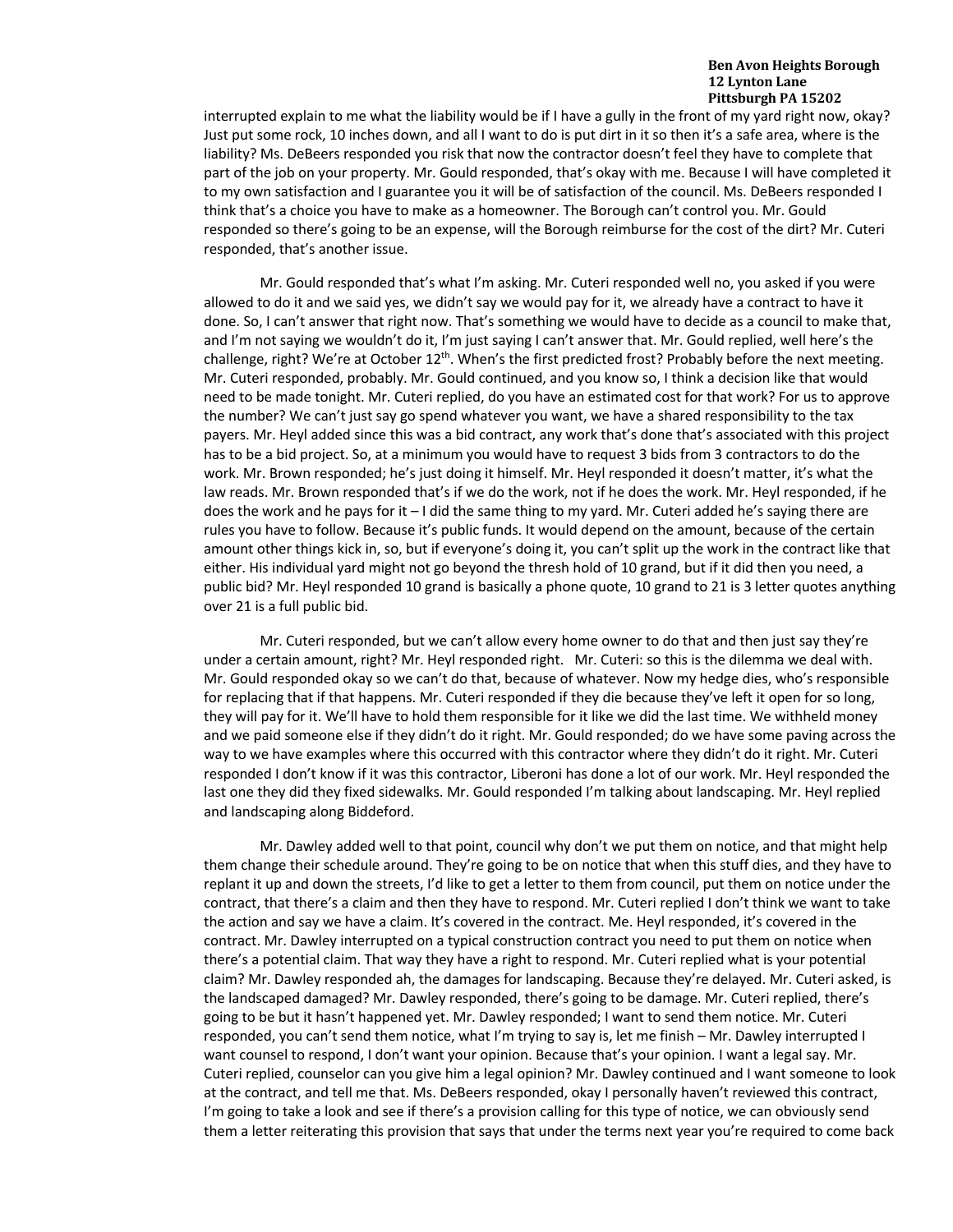and complete this landscaping. From the Liberoni's perspective, they'll most likely say okay, we understand, so what? We'll do it next year. I feel like that's the response we're going to get. I don' think that's going to be satisfactory to.

Mr. Dawley attempts to interrupt, Mr. Cuteri continues excuse me, I'm talking, the letters you sent to the contractor, did you identify all these punch list items that need to be corrected? Giving the formal identification of things that have to be fixed? Mr. Heyl responded we also gave them a second notification that they've exceeded the time of the contract and they need to get us a schedule and get the work done. Mr. Cuteri responded, okay, I wanted you to hear that so you understood that there have been notices sent to the contractor. Mr. Dawley responded, okay well let's do one more. Mr. Cuteri replied, what would you like it to say? Mr. Dawley responded well I want the contract reviewed and I want to make sure they're responsible for the claims that are going to be forthcoming. Mr. Cuteri responded; no, we're not going to enter litigation over this. That's silly. We've given them notice, the have to cure, under their contract they have to cure and if they don't cure then we can take the next step. It is not appropriate to take that step now. Well, alright the attorneys will decide what we need to do legally, okay? Mr. Dawley interrupted I want to attempt to put some leverage on them so they switch their order and fill the trenches. That's what we're trying to do. Mr. Cuteri responded okay so you want to dictate means and methods? Is that what you're saying? Mr. Dawley replied no, I want to give them – Mr. Cuteri interrupted you just said that. Mr. Dawley continued; I'm giving them opportunities. Mr. Cuteri replied, you just said that. That you want to dictate, that you want to put pressure on them to do it in a different sequence. Mr. Brown stated yes. Mr. Dawley responded yes, I want to strongly suggest, yes. Mr. Cuteri continued are you qualified to make that? Alright, what do you think counsel? Ms. DeBeers responded I think we should answer some more questions here. Mr. Cuteri responded, okay who's next?

Jennifer Gould at 13 Stratford Road stated I just have one, as they were talking about the backfill, there is a big ditch around most of our yards with Halloween coming, little children running around the yards. If something would happen to one of those children, coming into our yard, because this has not been filled, who is responsible for broken ankles or whatever, like, injuries. Mr. Mihalko asked if there was any caution tape of fences up. Residents responded nothing. Ms. DeBeers added I hate to speculate who this potential parent is going to sue whether that would be the homeowner, if they would join Liberoni or the Borough into some potential litigation, again, I'm here to represent the Borough I don't want to give you legal advice as a potential homeowner. Ms. Gould responded I don't want legal advice I want to know like am I responsible for that? If it's my property? That's what I want to know. Legally. Mr. Cuteri responded, that's legal advice. Ms. DeBeers replied you're asking me for legal advice as a homeowner, I'm sorry. Mr. Gould added what's the Boroughs prospective on their liability on that? Since it's the Borough project. Mr. Cuteri asked John what does the contract have to say about construction safety? Mr. Heyl responded, they're responsible, the contractor is responsible for site safety. Mr. Cuteri then asked and we've notified him of some of these things in the past, he's done some corrective measures, but he's not been responsive in the last month, so. Mr. Radcliffe asked can we have Liberoni put up caution tape along Biddeford and Stratford, in the areas that are concerned? Mr. Heyl responded if they're going to spend time doing that, they may as well spend time filling back soil. Mr. Mihalko added I would force them to do that. Mr. Radcliffe added, they could literally put that stuff up in half an hour.

Mr. Cuteri responded I think if we send a letter saying they have an unsafe site, that's what you should do and then that puts them on notice. That's the thing to do, to say you have an unsafe site. Mr. Heyl responded yep. Mr. Cuteri continued if you could get that memo tomorrow, before you even get the schedule would be a good thing.

Ms. Gould stated that she had another question; leaf pick up, what do we do? Mr. Cuteri responded, well it's not until the 18<sup>th</sup> we're hoping it's going to be done before then. But yeah, right now it's scheduled for the 18<sup>th</sup>, is that right? Mr. Radcliffe responded yeah, it's next Monday. I would just put your leaves out on the curb like you normally do. Ms. Gould responded, well it's all rock though. Mr. Cuteri added that's going to be hard for them to pick up. Mr. Radcliffe responded actually it's not going to be hard, if you rake the leaves out to the curb and it becomes an issue, just get them out there and Mr. Cuteri interrupted well John the issue is there's a ditch before the street, Mr. Radcliffe continues obviously they can't take rock but if you've accumulated some leaves and you want to dump them in the street, I think that would work. Mr. Brown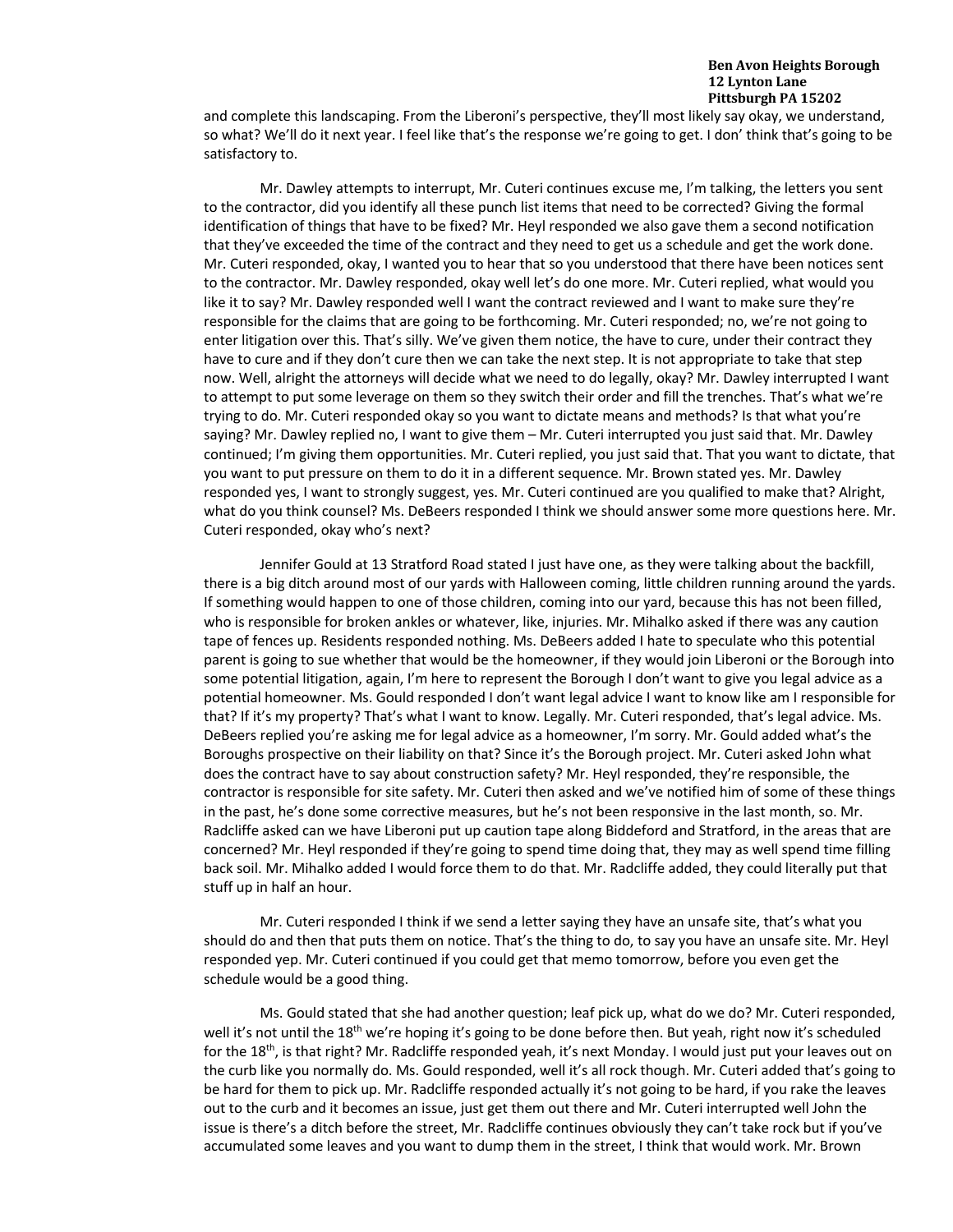added they would have to be in the middle of the street. Ms. Gould added there's lots of loose rock. Mr. Stiller asked can you take it to the edge of your yard? Ms. Gould added no, because there's a big ditch. Mr. Radcliffe continued if you have a lot of leaves that you need to move this coming Monday, Walt's traditionally has asked that the leaves not be put in the street; if they're loose leaves, and they're left behind your new curbing I don't think that will be an issue.

Mr. Cuteri responded yeah it will be because he uses rakes to rake it into the leaf blower, they can't currently rake from the yard because of the curb and the ditch. So, they're not really going to be able to do leaf pick up and the residents aren't going to really be able to get the leaves into the street unless they lift and throw them into the street and then they're in the street. We're going to have to do something different. Either delay leaf pick-up or something else. I think for those two streets anyways, they're not going to be able to do them. Mr. Mihalko asked can't we just delay the leaf pick up and add it to the end of the year? Mr. Radcliffe responded, no. I think what we need to do is, if there's an issue, delay their leaf pick up on Biddeford and Stratford. You know what I'll do, I'll walk Biddeford and Stratford with Walt and get his recommendation and if he sees this as a no go, we'll come up with some other solution and if we can come to some sort of middle ground maybe we can get this taken care of. The fortunate thing is, traditionally the first leaf pick up is minimal at best for most people. So, it may not be an issue this week or the coming week. Mr. Cuteri replied well I think the big thing is, is that he has the snorkel, but if he can move it outside and get it on the yard, then they might just be able to have it on the yard and rake it in. Mr. Radcliffe continued, I'll reach out to Walt and we'll look at your properties and, Ms. Gould added you'll get back to us? Mr. Radcliffe responded, yeah.

Ms. Gould stated we still don't know if something happens to a child whose responsibility that's going to be? From my two questions. Mr. Radcliffe replied yeah, I've taken care of the leaves, Mr. Cuteri added I think we were clear who's responsible for the construction site safety and we're sending them a notice. Ms. Gould responded, okay. Mr. Cuteri added you heard that right? Ms. Gould responded, okay. Mr. Radcliffe asked now just as a question, on your streets, do you have large amounts of leaves that will be going to the street if things were normal? Mr. Rattay stated that he has red oaks that come August, so yeah. But I've seen Walt before, what they normally do is, they have rakes and I'll see occasions where what they'll do is, you can put your leaves where the gravel is by the new curbs, but they'll take the rakes and they'll only move it to the middle of the road instead of going down both sides, and they'll rake it to the middle and that what they can suck it up without sucking up the stones. Mr. Radcliffe responded, okay. Mr. Rittay continued I've seen them do that on other occasions when there were other issues. Mr. Radcliffe responded okay, well, we'll get Walt's thoughts by Thursday the latest and we'll get back in touch with you guys and we'll try and figure something out.

Joe Rittay at 9 Biddeford my other two questions, he had mentioned, jogged my memory about the exceeding the contract, was there a penalty put into the contract? Like if you exceed by 3 weeks, it's 10 percent, 20 percent for 2 months, do you put anything in like that? Mr. Heyl responded, there is a penalty clause in the contract. Mr. Rittay asked, and what is that? Mr. Heyl responded, it's 500 dollars a day. Mr. Rittay responded, wow, so they were supposed to be done in June. Mr. Heyl responded, July. Mr. Rittay asked, are you going to enforce that? Mr. Cuteri responded that will be a decision made by council under legal advice. Mr. Heyl added because there will be a lot of legal aspects to that. Mr. Rittay responded it's pretty black and white in a contract. Mr. Cuteri added it depends on what causes the delay, there are a lot of reasons things happen so we'd have to review to see if we're in the right before we start such an action. Mr. Rattay continued the other thing is, I can see where this is going, normally I wouldn't be concerned but I was kind of hoping as he mentioned to have them backfill the dirt first because, from my particular driveway they had to take a larger section and so they took like an extra 5 feet and it's filled with gravel. Based on the past performance I wouldn't put it past them to put the gravel behind the curbs instead of dirt and then put the dirt maybe an inch on top of the gravel I just want to make sure that the gravel isn't used as the backfill so that the grass won't grow, and the roots won't grow as a quick way to get rid of the gravel that's already there. Mr. Mihalko added there's actually evidence of that where they backfilled with gravel behind those curbs.

Mr. Radcliffe added, actually they haven't backfilled, that was just the outfall from the construction of the curb. So, their condition on Devon is no different than the conditions on Stratford or Biddeford. Mr.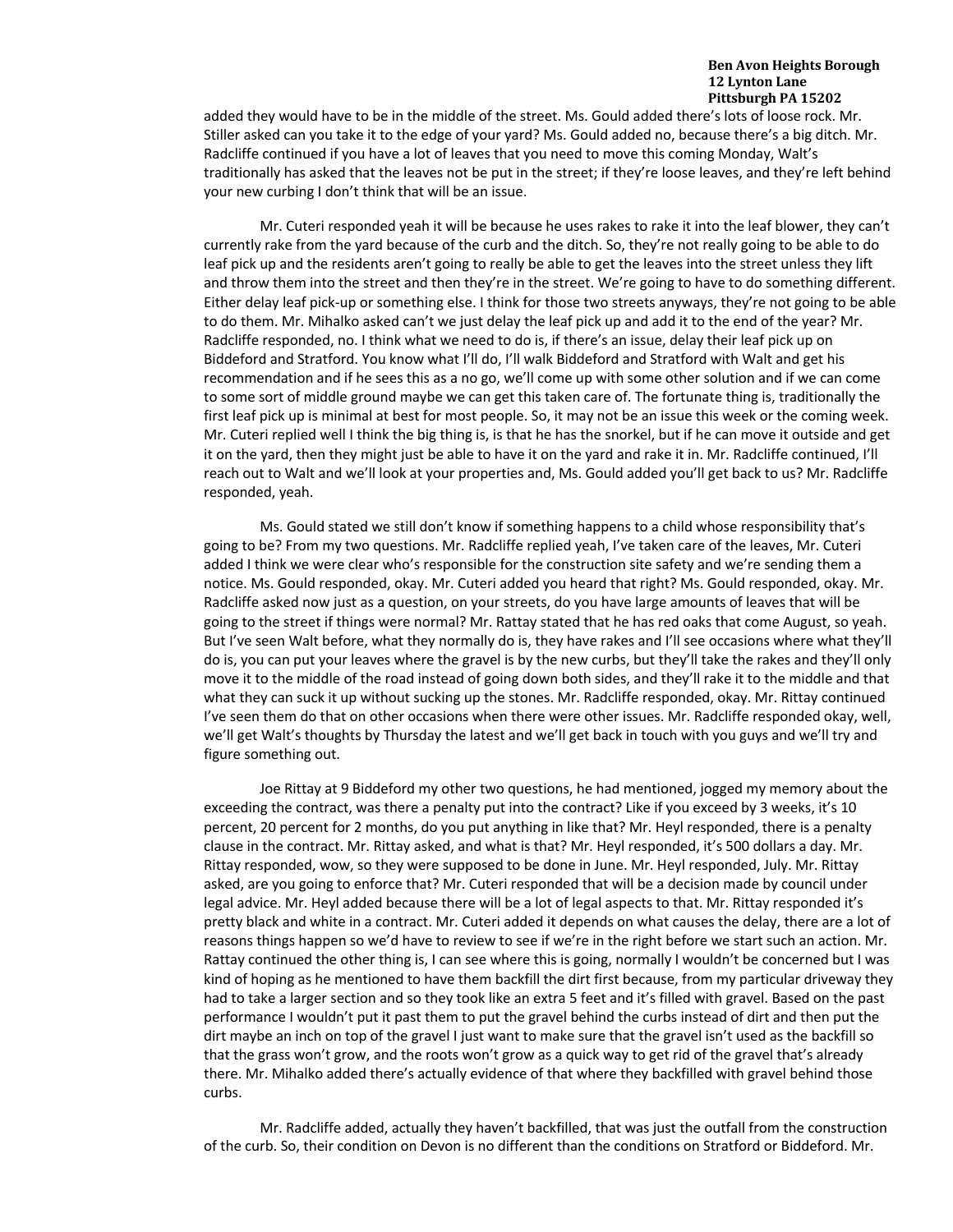Gould stated it's significantly different from the top of the curb to where the gravel presently is, is approximately that much; Devon, the difference is about that much. Mr. Radcliffe responded, right, they didn't excavate as deeply as they did over on your street. Mr. Gould then asked if they put dirt on that amount, Joe's point is, there won't be enough dirt. Mr. Cuteri added yes, you need 6 to 8 inches. Do we have a minimum total thickness in the? Mr. Heyl replied 4 to 6 inches. Mr. Cuteri continued, so they have to do that under their maintenance bond, if not they have to come back and do it. Because we do have a maintenance bond. We do have a maintenance bond in this one, right? Because we do have one in the last one. Okay. Mr. Dawley stated just to follow up on that data point, if that's the case on Devon, what to stop them from just throwing dirt 2 inches, how to we manage the contractor? Mr. Heyl responded that's part of the contract, if it's less than 2 inches, they don't get paid. Mr. Dawley responded, wait, say that again? Mr. Heyl responded if it's less than what's specified, they don't get paid. It's not hard to confirm. Mr. Stiller added are you saying how to do police that? Is that kind of while the work is being done? Isn't LSSE on site? Mr. Heyl responded; we have someone on site.

Mr. Radcliffe asked for these divots behind these curbs that are 18 inches deep, are they going to put 18 inches of top soil? Mr. Heyl responded, no. there has to be some stones behind these curbs. Mr. Radcliffe replied okay so they're going to put stone in up to – Mr. Heyl added up to about 6 inches give or take. Mr. Radcliffe continued, okay so.

Larry Skerlong 1 Stratford stated did I understand that you are going to contact them about putting up some type of safety barrier? Mr. Heyl replied we're going to put them on notice tomorrow. Mr. Skerlong added right now there's only one house that has that, and all the rest have stone. Mr. Heyl added we're going to inform them it's a safety issue, and with Halloween coming, they either need to put barricades up along everything or it needs to be backfilled. It's one or the other. Mr. Brown asked just a point of clarification, did the residents ask to put that barrier up or did the contractor put that barrier up. That yellow or orange. Mr. Skerlong responded they put them up in front of the Cuneo's old house and they just never took them down. Mr. Brown responded okay, so they put them everywhere else, okay. Mr. Skerlong added and there are places, like in my yard I have 200 and 40 feet of curb. With a ditch that's like this deep. Which doesn't give much access to the yard or anything without going into the ditch.

Mr. Cuteri asked are there any other questions or comments from the public? Mr. Skerlong stated I guess the only other thing is could somebody let us know? What the schedule is, just send out an email or something. Mr. Cuteri responded yeah if we get this schedule tomorrow, we will let everyone know. As soon as we know what they're telling us, we'll tell you guys. I'm sorry you wanted to speak? Ms. Thompson from 15 Penhurst stated that she didn't have anything about the paving project so if anyone still wants to talk about the paving project feel free. Mr. Brown responded; we haven't started normal public comment yet. Mr. Cuteri added this is still part of the engineering report, we allowed public comments because it was such a big issue. Is there any other? Yes, Paul. Mr. Blake stated in the contract, was there a change order provision? Ms. DeBeers responded; I haven't seen the contract. John? Mr. Heyl replied yes. Ms. DeBeers continued I'm just filling in for tonight, I'm sorry. Mr. Heyl continued, there is a change order provision in the contract. It depends, whatever items, if the Borough decides to add something, a change order gets prepared. If there's something that happened, an unknown circumstance comes into effect, there's a process of a change order to get prepared. Mr. Blake then asked, what individual here on council, Paul Blake, 17 Stratford, how you doing tonight Al? Great selection of curbs I might add. Anyway, my question is, who here on council will sign off on this at the end of the day? That everything's done. Mr. Cuteri replied no council doesn't sign of on this, the engineer does and recommends final payment when they're due. Mr. Blake responded, okay, thank you. Mr. Cuteri: any other questions on the road? Okay we're going to close discussion on the road and continue on with the rest of the meeting.

**6. Public Comment:** Megan Thompson at 15 Penhurst stated I just want to address that I was the resident that sent that email and also called the police on the car that flew through the stop sign at Penhurst and Wilson and that's not the first. I actually saw a white car fly through the stop sign tonight on my way here, I was unable to get the license plate. But the speeding on Wilson coming off of Newgate is getting really bad and there are, alone at that bus stop, which means that's only accounting for kids k-6, there are 16 children and those children all have siblings, so you're talking about 20 plus kids under the age of 6<sup>th</sup> grade that are using those streets with no sidewalks, and the speeding, I understand that the posted speed limit sign is 15 or 25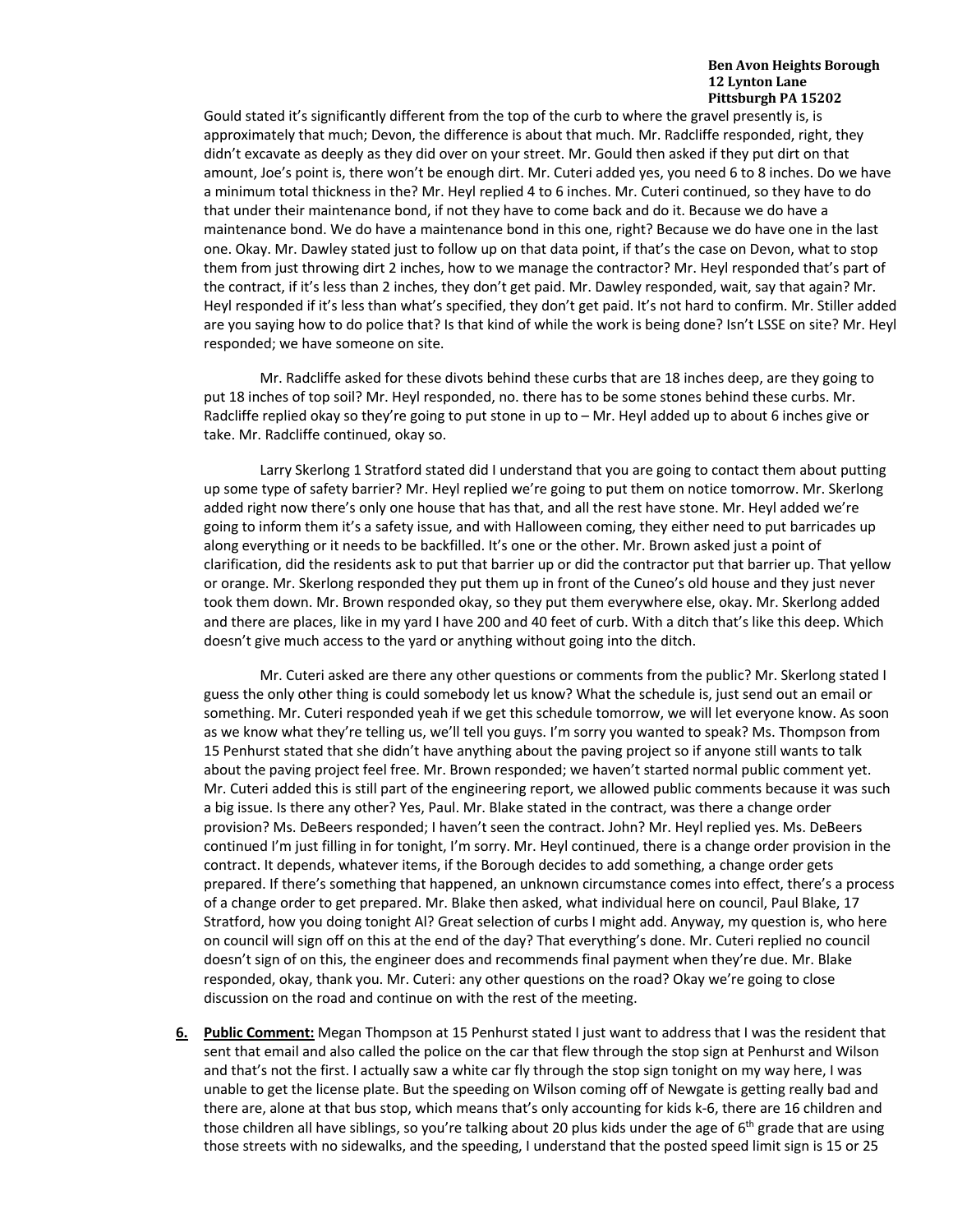but, you cannot safely go around those curbs at 25; and the Pennsylvania code provides that, according to section 3361, that if you cannot safely navigate that Boroughs do not have to stick to a 25 mile per hour speed limit. So, I would ask council to consider, one lowering the speed limit on Wilson from Perrysville to Newgate to 15. And to two consider other speed mitigation. Pennsylvania actually puts out a great report called the Pennsylvania traffic calming report. It has a lot of suggestions in it. I'm just concerned that some child or adult that's running or walking is going to get hit by a car. And I'm not waiting for that to happen. So, I'm putting it on record, that this is my concern. This is the second time I've been to council, I've been to council a few years back, to make this concern noted as well. So, I just want to ask council to consider lowering the speed limit, and outing up signage, speed mitigation, and I just don't think that having Ohio Township monitor it, is a consistent enough speed reduction measure on Wilson.

Mr. Cuteri responded on the speed limit I don't think we're legally allowed to lower it to 15. Ms. Thompson responded you actually are Mr. Cuteri interrupted, I'm asking my solicitor, I'm sorry. Ms. DeBeers responded Hi, is the section you have in the Borough code? Ms. Thompson responded um no, this is the Pennsylvania section on speed limit. Ms. DeBeers responded; can I take a look? Ms. Thompson responded, sure, absolutely. So, 3362 provides that 25 in a residential and then 3361 provides, is says, um accept when a special hazard exists are required to lower speed limit for compliance with section 3361. And so, you are actually allowed to that same point, the road to Shannopin is 15, so somehow, they got to a place where we could make the road to Shannopin 15. I'm not sure why we can't get to a place where we can make Wilson a 15. Mr. Cuteri asked, is it 15 going to Shannopin? Ms. DiNuzzo added it is. I thought Chief Hanny stated we couldn't lower it to 15 if we wanted to issue speeding citations. Mr. Cuteri added unless you're in a school zone. Chief was here earlier, we brought it up again with him about the Wilson issue. But there are traffic studies we've done on Wilson before. We'll certainly, one year we did the center striping and that seemed to slow people down because it was much narrower. We can do signage; we can put signage up. Was it primarily people speeding? Coming out of Newgate going down Wilson? Ms. Thompson responded I mean it's Wilson and they just fly up the stop sign through Penhurst. I mean I can't tell you how many times that there's been like kids on the road and I'm screaming at my kids all the way down the road saying stop at the stop sign, stop at the stop sign, you cannot trust the people coming down Wilson to stop at the stop sign.

And I understand and I've done some research on speed humps, and you can't have speed humps within so many feet of a stop sign. But what about a raised walkway at the stop sign? Where it would make people stop at that stop sign. You could have a raised sidewalk or rumble strips; we need to do something about it because it's going to be on the Boroughs hands if a child gets hit. Mr. Radcliffe responded, now Megan on of the things we're actually discussing right now based on your concerns and Dave's concerns, Ms. Thompson interrupted I'm sorry but a child at play sign is not going to make it stop. Mr. Radcliffe responded no no no, I'm just saying, I didn't refer to that. Okay, one of the things that we're in the process of doing and we're drafting a letter right now. The property at 3 Penhurst, has a hedge that blocks visibility from Wilson to Penhurst. It makes it very difficult for people on Penhurst to see what's coming down Wilson and vise versa. So, one of the things we are going to do is recommend that that hedge be removed so greater visibility is created. Ms. Thompson responded, I appreciate that, but it's not visibility, they should be stopping at that stop sign, right? Mr. Radcliffe responded, I agree but Ms. Thompson interrupted and everybody that's coming to that stop sign lives on Newgate, and knows that there's a stop sign there. Mr. Radcliffe responded no; I agree. Ms. Thompson continued, so like something else has to be done.

Mr. Cuteri replied well we will do other things but we can't control what people do as drivers, right? You understand that? Somebodies going to run a stop sign, are we going to stand out there with a gun to stop them? Ms. Thompson responded and I'm asking you to implement Mr. Cuteri responded we will. We will. We're saying we're going to do that; you've brought this to our attention, and we will do that. We'll take some measures to get more reinforcement there, to do some traffic calming, we'll do it. Ms. Thompson responded I'm not willing to take any of those kids lives and, if that's what it comes down to. Mr. Cuteri responded nobody is. Ms. Thompson then asked I guess my question is why can't we, I understand that you couldn't give a ticket out for somebody speeding but you cannot navigate the curb at 25 miles per hour. Mr. Cuteri responded we're explaining the advice that we've gotten from police, it's not that that's the reason. I mean if we can make it 15 and then we can't enforce speed laws then how do we disincentive people from running stop signs? That's a concern. I agree with you, there's other things we can do to try and navigate this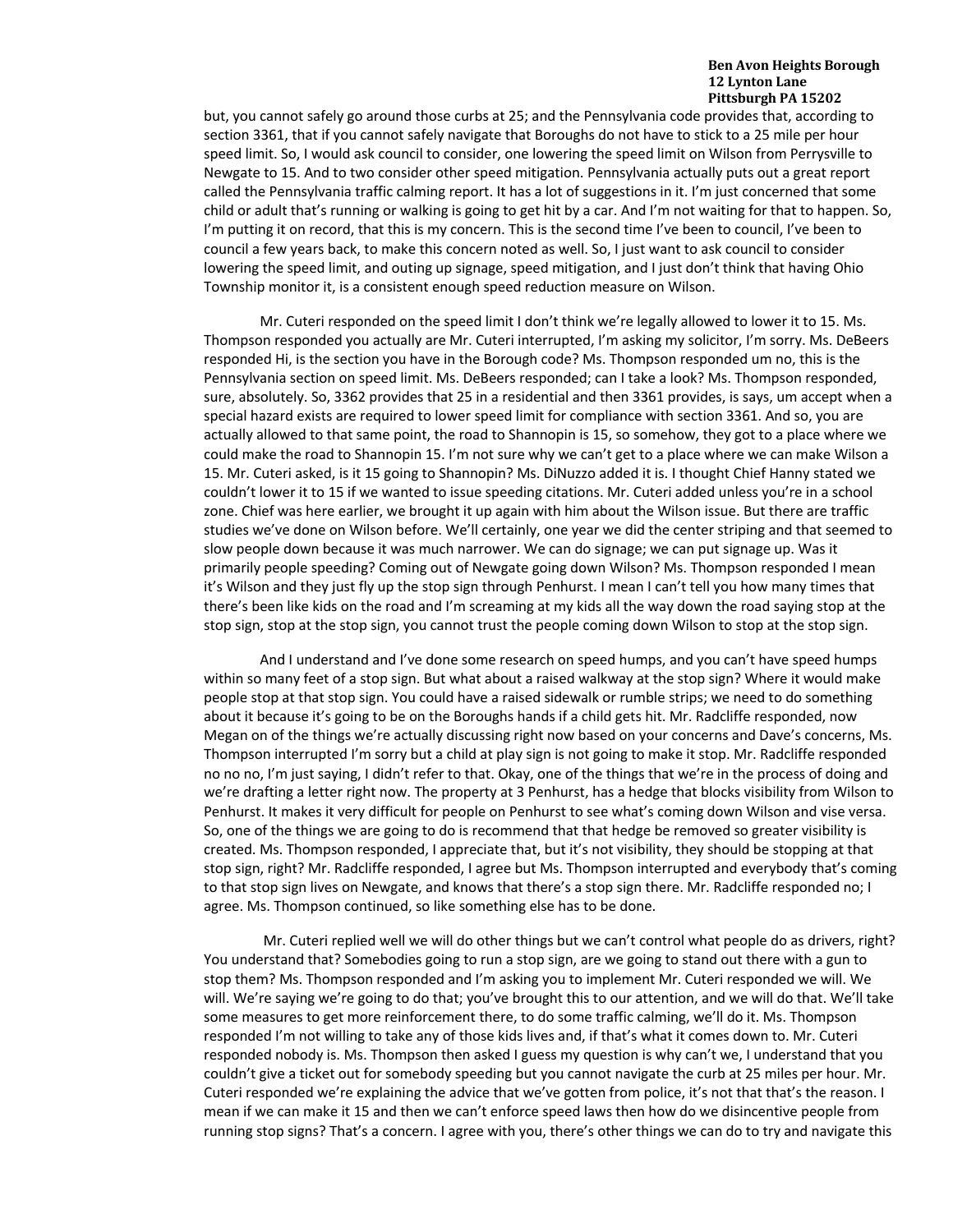or get these people to slow down. Part of it is getting them ticketed, getting them sited but, there are physical things we could do to help slow down but, you know as well as I do, if someone's going to run a stop sign, they're going to run it. Unless you put a toll gate in or something, I mean right? You act like it's our fault that they're running the stop sign and that's not appropriate.

Mr. Dawley added let's not get argumentative. I think we should evaluate some options, Megan's given us some options, rumble strips, raised sidewalks. Ms. Thompson added I don't come up here empty handed, I'm not asking you to like, I'm coming with proposed solutions. Mr. Cuteri responded and I'm saying we will do some of those, I agree with you 100 percent. But I don't like being told that well, if someone gets hurt it's our fault. Because that's not correct. That's not realistic, it's the drivers fault. Mr. Stiller asked, can we ask Chief Hanny next meeting we have, you know besides the normal measures of them trying to beef up patrols and things like that but if there are suggestions he can give. Mr. Cuteri replied well, we should reach out to him now and get those going. I don't think we should wait until the next meeting. Mr. Stiller continued what he would recommend, or what would the police recommend for other measures to try and reduce the speed in that specific area. Ms. Thompson responded, I apreciate that. Thank you. Um, just another example coming around the curb, Mrs. Neunder added can we specifically ask chief Hanny in that memo about doing the striping or more crosswalks? Mr. Stiller responded; we didn't ask specifically but we'll ask him for recommendations other than beefing up patrols. Mr. Cuteri added, yeah what physical things we can do to help slow people down. Ms. Thompson continued; can I just give one example? 25 coming off of Perrysville, if you take that by 1 Wilson, if you take that at 25 miles per hour, it's pretty fast. And a fed ex truck jumped the curb while kids were waiting for the bus stop, and the response from the fed ex truck was well I was going 25. It's just not safe, per the code, you can lower the speed limit if it's not safe to drive or navigate those obstacles at that speed.

Dave Prezgay at 1 Penhurst stated that I've witnessed it. So, two times, a car coming down you know John and I have spoken, they had to be going 50 miles per hour. I was probably 30 feet away from that stop sign with both my kids in white, one time was broad daylight, one time was about 10:30 at night. I mean I heard the acceleration of the car coming. That's how I knew it was coming, and my son is on a bike, 8 years old and the car came so fast, through the stop sign. Blew the stop sign at Perrysville and 3 stop signs in a row. I could call the police but, you can't never see a license plate because they're going to fast, so, we never get the full license plate. And again, if you know, a kid gets hit right? It's not just my son that maybe gets hit, it's the suspected you know, 18-year-old girl who I think it was who just graduated high school who is now you know, going to get herself into some trouble. And it's just, you know it's beyond, we need something done, alright. And I mean, you know, I don't know if my suggestion is the light up stop sign or you know it has to be more than a police presence. Because they'll come, and they're great when you talk to them but, they can't sit there all the time, you just can't. Mr. Cuteri responded, I know, I'm not disagreeing with you. Mr. Prezgay continued, I witnessed, I've never called the police in my entire life except for those two times, you know the, I couldn't even sleep at night from what I witnessed, that a car could go that fast in that area, it blew through. So, like, even if we did lower the speed limit, I'm guessing they can still get a ticket for going through the stop sign, right?

Mr. Cuteri responded my concern is if you can't ticket them for speeding then you lose one of your disincentives. Mr. Prezgay then asked, is there a number? Like how many tickets have ever been given on our street? I'm guessing not a lot. Mr. Cuteri responded it's usually at the sections at the top of the hill. Not the back areas. Mr. Prezgay continued our streets in general I can't imagine there are many tickets given out because it's not being witnessed so, I mean is there a camera thing? I don't know. But between a camera, a stop light, there is a hump there, I'm guessing that would do the job, um. Ms. Thompson added or we could reduce it to 15 and I understand you can't give out tickets but you can put that like you're going, Speed limit is, you're going. Mr. Cuteri: we've done that too. Ms. Thompson continued and when that light is showing like 30 and you're like ugh the speed limit is 15, I understand that that's not like a legal measure but, I'm not concerned about giving these people speeding tickets. I'm concerned about my kids not getting hurt. Mr. Cuteri responded I'm concerned about stopping them from speeding, that's what we want to do right? We want to stop these offenders. I agree the speed sign thing is good, we did that actually on Canterbury a few years ago to slow people down, we put up a sign that reads their speed and gives you the big digits. So that's one thing we could start doing too and the other thing that's helpful for, if you see, if someone is around you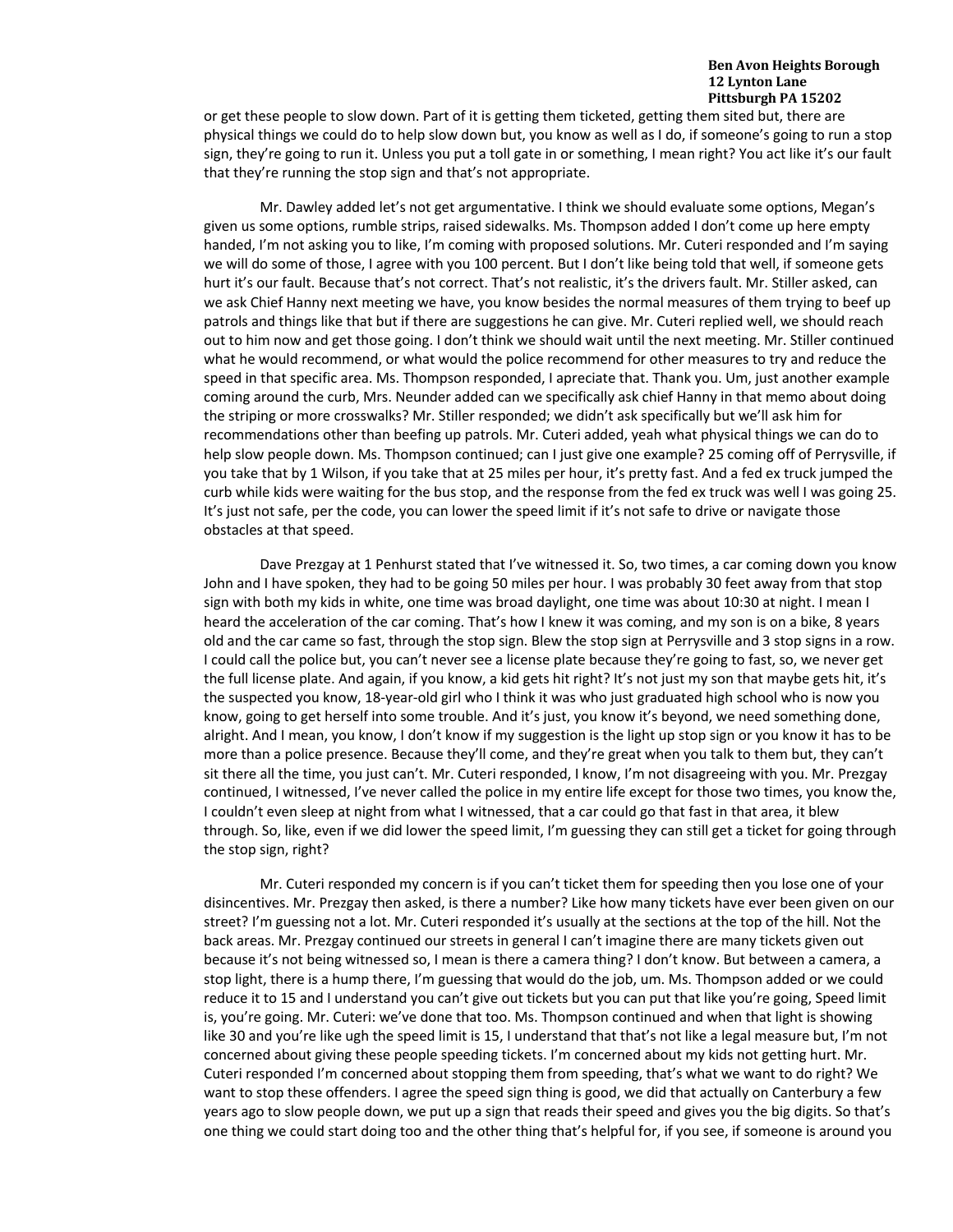and you see them speeding and you see the number you know exactly how fast they were going. That's helpful too. But again, we have to work it from both ends. Things we're going to do are going to help, they're not going to solve the problem is all I'm trying to say. People need to report them, and you've done that, and that's important. We'll do everything we can to make it better.

Mr. Stiller asked when we did Canterbury did, they put lines down? Mr. Cuteri responded I think we did that too; we did a center line as a slowing measure. Because you feel like the lanes are narrower. And we did that on Wilson. Mr. Stiller responded wasn't there also data, a data box, recording data to see how fast everyone was going and things like that. Just to put some numbers behind it. Mr. Mihalko spoke up, can I ask a question. There's a lot of talk here in reference to you know, areas we're kind of concerned with. Obviously if it's a bus stop and it's the park, there's a crosswalk to the park, and we have all that traffic from people walking from all different directions to the park, why can't that stretch from Penhurst to Perrysville to where the park is where the stop sign is. Make those 15 miles per hour, why can't we do that? They're certainly not going to be able to tag them there anyway. Mr. Brown added in my opinion if you lower it to 15, they're going to ignore it anyway. They're going 50. What's that going to do? Ms. Thompson replied I mean if you lower it to 15 and you put up a sign that has the digital box, because I mean if you put up a sign with the digital box at 25, you can't go around that curve at Wilson at 25 without hitting the curb. So, you're not going to register, like oh I'm going fast.

Mr. Brown responded let's ask the Chief but, quite honestly, the only way you're going to stop someone is to hurt the car, okay. And that's a speed bump, or something like that, that's going to do damage to the car and they're going to do. Mr. Prezgay added something raised, right? Mr. Brown continued so let's ask the Chief, let's figure. Mr. Stiller added there's a lot involved in putting speed humps in. there's a lot that goes into it. Mr. Brown added and I would hate to like stop that street because then they're going to go someplace else and they're going to speed someplace else, right? We've got to figure it out the right way. Okay, anymore public comment?

Kim Gourley at 8 Lynton Lane came to council to state that she would like to start a compose recycling program in the Borough. I have found a vendor that would do a weekly curbside pickup of compostable materials. It would be on a sign-up basis by community members. We would need a minimum of 10 households within the Borough to sign up with interest to do the program. We have pricing, there are service options, kind of pick and choose what fits your family and your lifestyle if you will. And we have a website and whatnot to go and register. My question is if we could consider publicizing this on the Borough website and the FaceBook page and sharing the flyer that I created at home to inform people of the information, share the details they can go on and look it up for themselves, decide if they want to participate and go from there. Mr. Mihalko asked you said there's a cost to this? Ms. Gourley responded yeah for the, if you sign up, I signed up, 22 dollars every 4 weeks. They pick up every Thursday is the locked in day at your curb or you can sign up for an annual program 264 dollars for a year and you have a choice of buying a 5 gallon sized bucket with compostable liners that come with it for 15 dollars. But they will also accept if you want to use your own bucket. You can take your own bucket to the curb as long as you sign up for the service. Mr. Mihalko asked so it has to be the specific size of the 5-gallon bucket, right? Mr. Gourley replied they do offer a program that's a 2 bucket pick up it cost slightly more, again it kind of depends on how people get used to composting for a lot of folks it's something new, there is information on what is compostable and they will also give you feedback as you go along the way, there's items on there that you're putting in there that shouldn't be put in there you'll get some feedback along the way. Mr. Mihalko asked is there a website that we could go to? Ms. Gourley responded, there is I have a handout I can give you. I'll hand them out and pass them down. Mr. Cuteri responded I mean I don't think this is anything we, I think it's fine. Ms. Gourley continued waste wranglers' partners with act recycle to do the composting with the materials they collect. Mr. Stiller asked is your request to have council help promote this to residents? Is that? Ms. Gourley responded I guess am I allowed to use, have it put on the website and use the FaceBook page as well as am I allowed to go to the bus stop and share with neighbors and friends?

Mr. Cuteri: there's nothing wrong with that, that's fine, I don't think you need our approval, I apreciate you coming to us, it's an interesting program, that's a service people would buy into anyways, so, I think it's a good idea. I mean we could, what could we do? Mr. Brown responded send an email blast. Mr.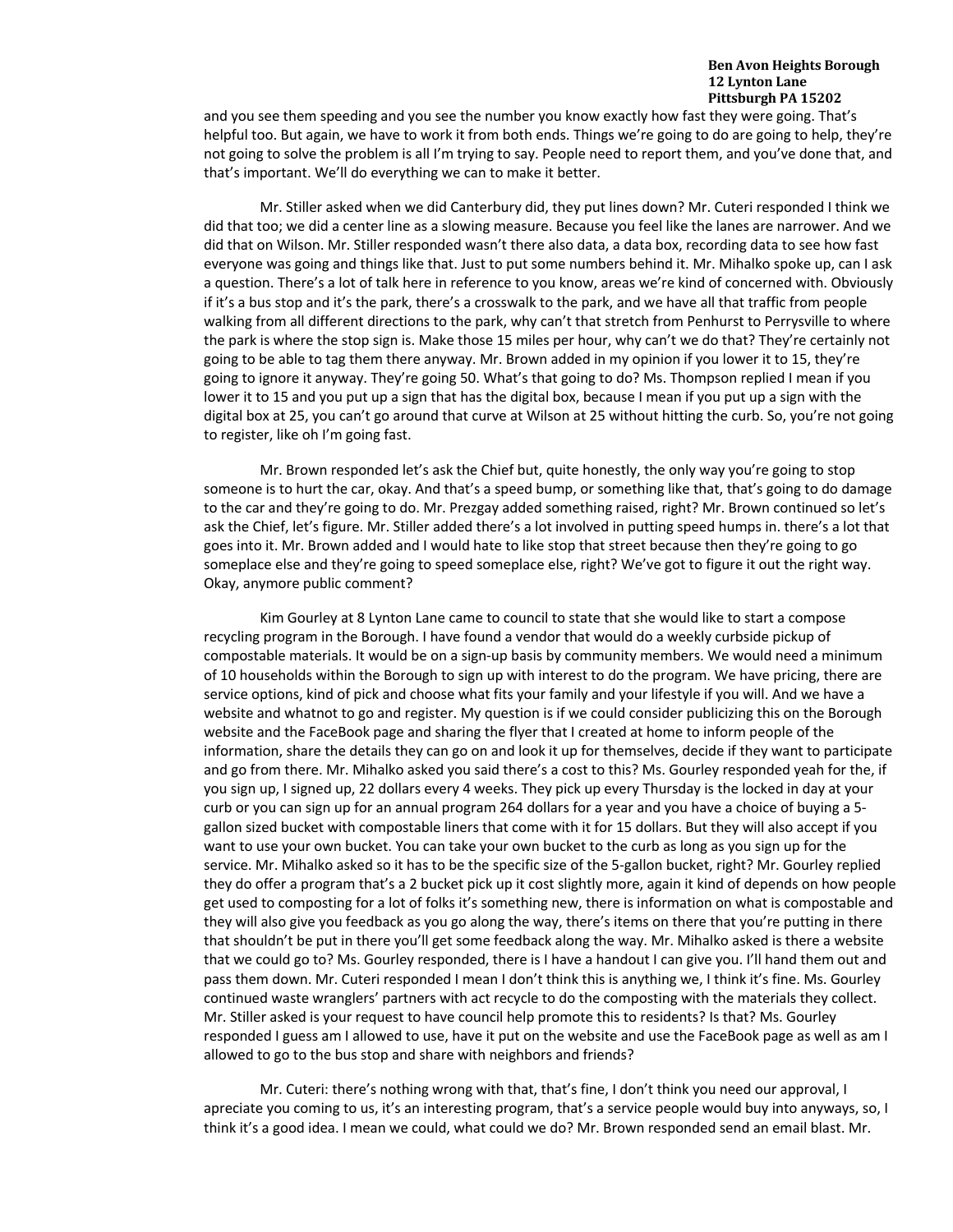Cuteri continued we could send an email with the info, put it on the website and go from there. Ms. Gourley replied I will connect with you Jessica. Mr. Cuteri responded, alright thank you.

Ms. Thompson also asked where do we stand on zoning? Mr. Cuteri responded, it's my fault I have not been able to get on it. I've asked HRG for a draft of all the comments and then we're going to go through it and I personally have not had time to do it. I've reached out to her a couple of times and I'm going to try and call her tomorrow. I haven't heard back from her. Mr. Thompson then asked is it also public on how much we've paid HRG to do that? Because I thought that they've done a pretty poor job on the first draft of that. Mr. Cuteri responded I wouldn't characterize it like that, we edited a lot of the first draft of that, so perhaps we did a pretty poor job. Mr. Stiller added I think that's why we see a lot of holes too though, in different things is because of the editing that was going on, so it doesn't come together as much. Ms. Thompson responded when you're paying professional services no matter how much you're editing it, they should be going back and checking definitions and checking cross references in sections and making sure things like that work. I mean, just being in a professional service industry and I felt that it was a poor presentation of a professional service. Mr. Cuteri responded, okay well I apreciate that comment.

- **7. Annual Budget meeting:** The 2022 budget meeting is set for October 21, 2021 from 7-8pm at Shannopin country club. Mr. Dawley asked if this was the working meeting for the budget. Mr. Cuteri reminded council this is the working meeting where we set numbers at a public meeting. These will be voted on and adopted at the next council meeting.
- **8. Consent Decree:** *A motion was made by Mr. Stiller the approve the resolution to approve authorization for*  council to execute the Consent Decree. Mr. Brown seconds the motion. Mr. Stiller just wanted to note that after attending some wet weather meetings, we one of 10 Boroughs that are in a blue category as we are well below the line. Mr. Cuteri added for the public attending that the government has put in place rules and regulations in which the Borough as been following while many municipalities have not, which has cost the Borough a lot of money. With this we're actually in a great potion as we're well below what they call the gold line. *Motion passed unanimously.*
- **9. Vote on Shannopin Developers agreement:** *A motion was made to adopt the developer's agreement my Mr. Radcliffe. Mr. Brown seconds the motion. Motion passed unanimously.*
- **10. Children at play signage request:** Mr. Hickman requested the Borough put up some children at play signs over by Oxford and Biddeford and throughout the Borough where need be. Mr. Radcliffe did inform council that two signs were put up this year over by Newgate. Mr. Cuteri requested that streets could possibly reach out to Mr. Hickman to see where these signs could go up. Mr. Stiller added that there are 2 no parking signs that need to be put up on New Brighton. Mr. Cuteri reminded council they cannot go up on state roads without State approval. Mrs. Neunder asked if there are concerns about slowing down traffic on non-state roads, do we have the right to put in stop signs at the intersections?
- **11. Greenspaces:** Mr. Radcliffe updated council items in greenspaces. Leaf pick-up starts next Monday and will run through December  $6<sup>th</sup>$ . The fencing that was to replace along New Brighton is in. There is a major blind spot at Penhurst and Wilson there's a huge hedge that's blocking peoples view, Mr. Radcliffe would like that hedge completely removed. Mr. Dismukes reminded Mr. Radcliffe there is an ordinance both the resident and council need to follow. There was a washout over on Cambridge this summer after all the heavy rains. To fix this area, it will be 950 dollars. This is to prevent the road from slipping. *A motion was made to approve the 950 dollars to fix the slip down near Cambridge by Mr. Radcliffe. Mr. Dawley seconds the motion. Motion passed unanimously.*
- **12. Planning Commission Hearing:** Mr. Cuteri informed council that we're going to schedule another meeting soon, he needs to reach out to HRG and discuss the next steps.
- **13. Halloween:** Brough agreed trick or treating will be on Halloween night, October 31<sup>st</sup>, 2021 from 6-8pm. A make-up day will be November  $1<sup>st</sup>$  from 6-8pm if there is a weather emergency.
- **14. Executive session:** started at 8:50 pm

Meeting resumed at 8:56 pm

Meeting ended at 8:57 pm

The next scheduled meeting is November 9<sup>th</sup>, 2021 at 7:00 pm at Avalon Volunteer Fire Department